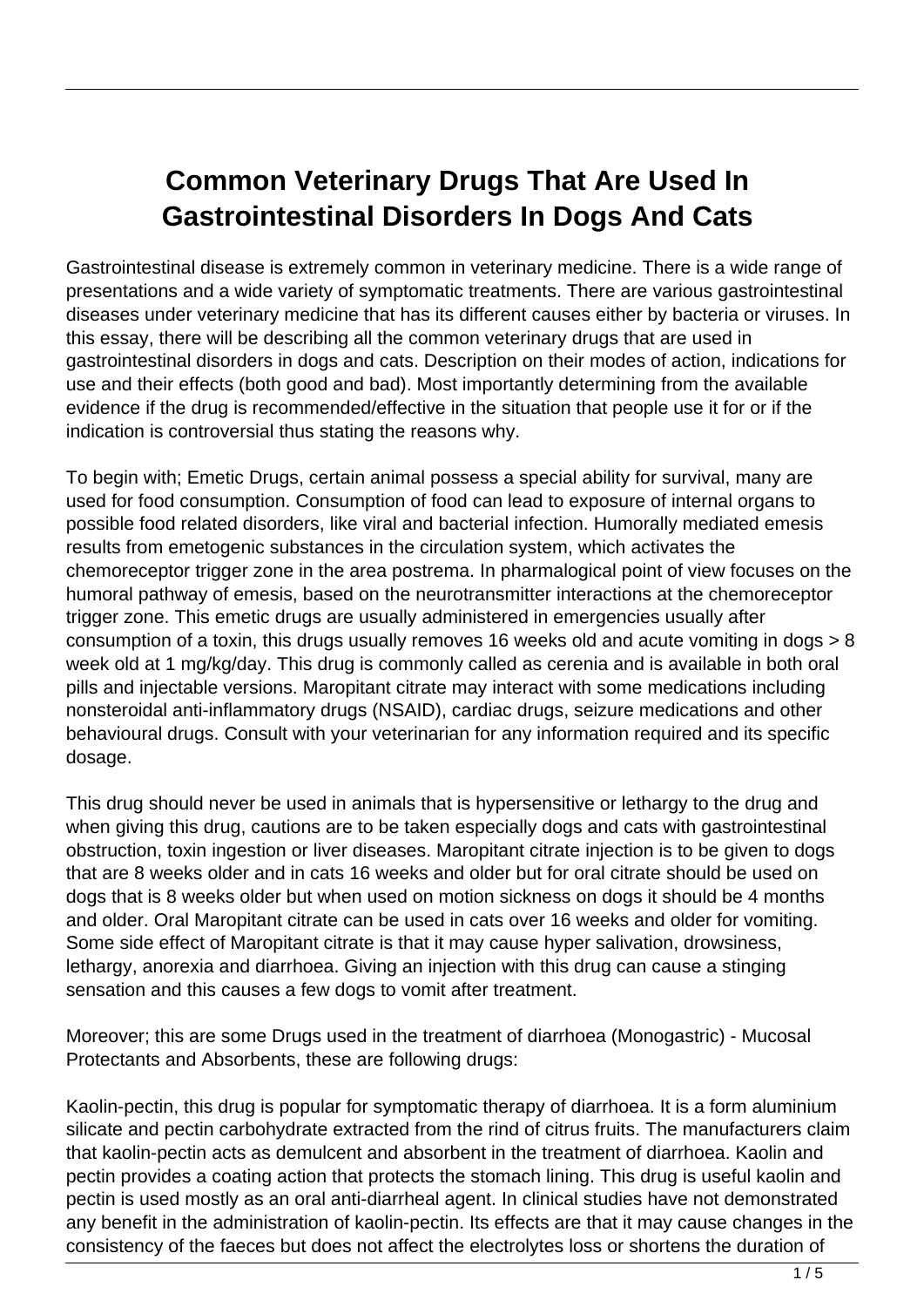illness. It is also given to small animals, foals, calves, lambs and kids since it is administered PO.

This drug should not be given to any animal that is hypersensitive or allergic to this drug. Owners should know that some side effects may include mild constipation especially when given in high doses. For dosage and administration for dogs and cats: 1-3 tablespoons is required since this drug is usually given in liquid form.

Activated Charcoal, this is derived from wood, peat, coconut or pecan shells. This material is heated and treated to have many large pores is formed thus increasing the internal surface area. Activated charcoal is very effective in absorbing bacterial enterotoxins and endotoxins and thus causing diarrhoea. Activated charcoal absorbs many drugs and toxins and prevents GI absorption. This need to be taken after ingestion of the toxin and this is usually administered via a stomach tube. To increase absorption of the toxicant, activated charcoal should be administered as soon as possible after exposure because if it is delayed, its effectiveness may decrease.

Warnings to be taken is that never give a patient who is not fully conscious, do not use in case of ingestion of caustic substance and always take caution in order to avoid aspiration of the charcoal. For cats and dogs, activated charcoals are given orally to prevent the absorption of various toxins from the stomach and intestine.

"Single dose activated charcoal should not be administered routinely in the management of poisoned patients….[as]….there is no evidence that administration of activated charcoal improves clinical outcome", as stated in the position paper in 1997 created by the American Academy of Clinical Toxicology (AACT) and the European association of Poisons Centres and Clinical Toxicologists (EAPCCT). In human medicine administration of activated charcoal has declined from 7.7% in 1995 to 5.9% in 2003 on its effectiveness but this is still being used in the veterinary medicine.

Therefore; Gastrointestinal Prokinetic Drugs (Monogastric), this type of drugs increases the movement of ingested material through the GI tract. They help in the treatment of motility disorders as they induce coordinated motility patterns.

Metoclopramide, this is a central dopaminergic antagonist and peripheral 5-ht3 receptor antagonist and 5-ht4 receptor agonist with GI and effects of the CNS. This drug helps in the stimulation and coordination of oesophageal, gastric, pyloric, and duodenal motor activity. This should also be effective in diseases where normal motility is diminished. Metoclopramide helps in the emptying of liquids compared to solids. It is also effective in treating postoperative ileus in dogs where it can be clearly seen by decreased GI myoelectric activity and motility but it has no effect on colonic motility.

Metoclopramide is usually given 3-4 times a day in a tablet form especially in cats and dogs but if there is a possible side effect, it may cause allergic reaction (difficulty breathing, swelling of the lips, tongue, and face) and others may also include nausea or diarrhoea, dizziness, increased retention and increased urination.

Macrolide antibiotics (Erythromycin), these are motilin receptor agonists. Erythromycin increases the gastric emptying rate in healthy dogs but if large chunks of food enter the small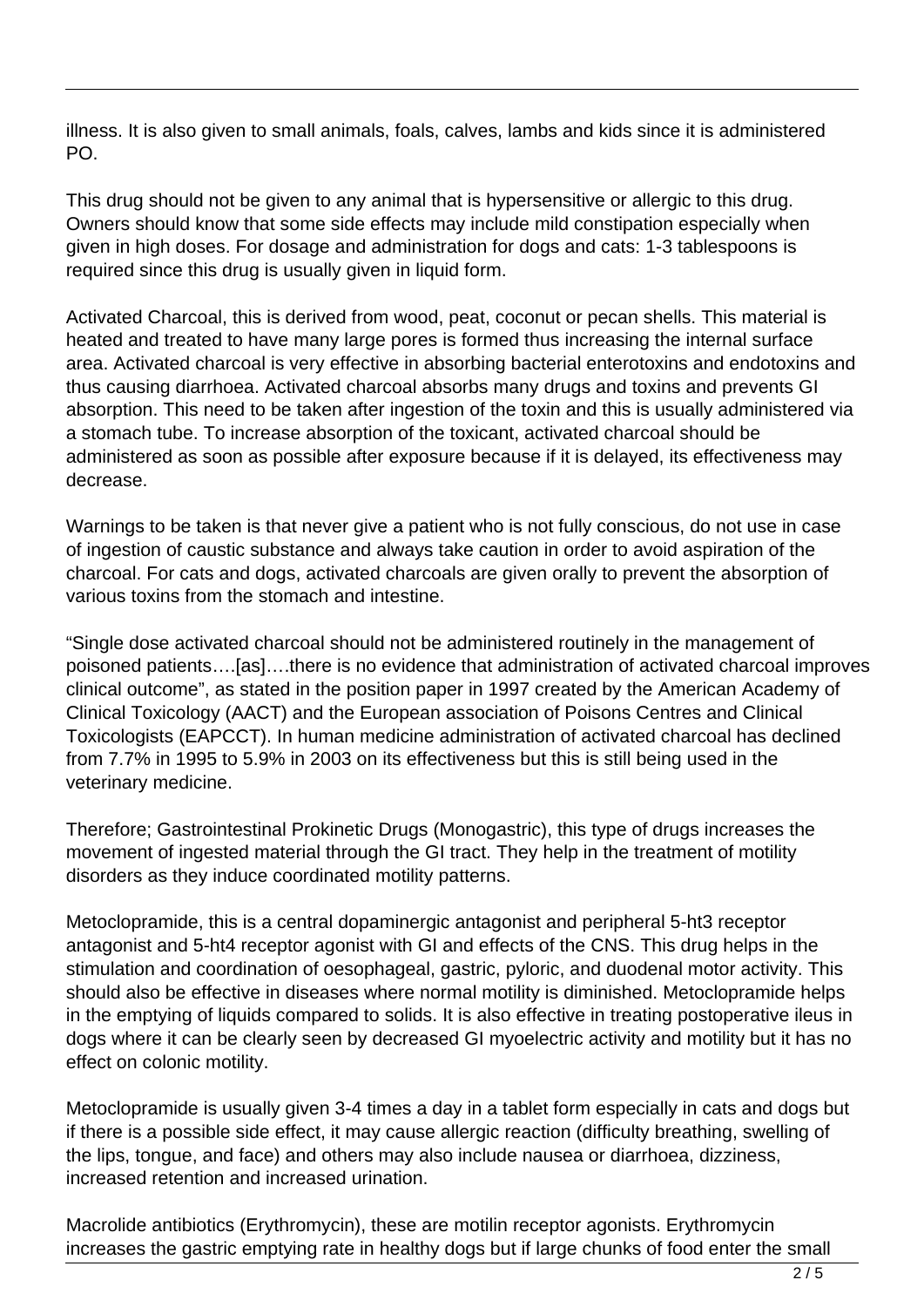intestine, it may not be able to be digested. Erythromycin can also induce contractions of the stomach to the terminal ileum and proximal colon but erythromycin is unlikely to benefit patients with colonic disorders.

This antibiotic is used in both cats and dogs to treat infections of bacteria like skin, bone, or sinus infections. Erythromycin at low doses can be used to stimulate intestine motility. Some side effects caused by this drug are that it may cause vomiting and can cause nausea, diarrhoea and decreased appetite in cats and dogs. Always remember that this drug should never be administered to pregnant animals.

This drug is given out in a form of tablets and capsules in sizes ranging from 250 mg to 500 mg and in oral liquids suspense ranging in concentration from 25mg/ml to 50mg/ml. In both cats and dogs, the usual dose is 5- 10 mg per pound (10-20 mg/kg) every eight to 12 hours orally and to stimulate motility of the intestine (Prokinetic agent) the dose used is 0.25 to 0.5 mg per pound (0.5 to 1 mg/kg) orally every 8 hours.

In contrast; Cathartic and Laxative drugs, this type of drugs increase the motility of the intestine and increases the quantity of faeces. To increase passage of gut contents associated with intestinal impaction these drugs is administered especially during radiography and endoscopy in order to cleanse the bowel and to eliminate toxins from the intestines.

Lactulose Solution, It is used in cats and dogs as laxatives but must be prescribed by veterinarians only and it is beneficial because it is easy to administer in liquid form and NO restrictions. Lactulose is a disaccharide sugar composed of galactose and fructose but it is not absorbed in the blood, it passes unchanged to the large intestine. In the large intestine, bacteria, resulting in the production of acids, break down lactulose. These acids draw water into the colon, softening the stool and increasing the volume, resulting in a laxative effect.

Symptoms like flatulence, bloated stomach and cramping can be some side effects but when there is an overdose, there will be dehydration and diarrhoea. This is prescribed to animals but it is commonly accepted practice for veterinarians to use it on dogs and cats. Laxative for dogs and cats is 1ml per pounds of body weight but given 8 hours.

Bisacodyl (Dulcolax), this is laxative drug used to treat dogs and cats for laxatives. This drug belongs to a class of stimulant laxatives. Food and drug administration stated that this drug should not be given to animals unless legally prescribed by veterinarians as an extra-labelled drug.

Generally, bisacodyl is used to stimulate bowel movements in animals that have constipation or when there is a need to empty the large intestine to prep for surgery or endoscopy etc. There are various side effects and precautions that are required to follow, like; this drug is not to be given to any animal with known hypersensitivity or allergy. This drug must not be given to animals with gastrointestinal obstructions, rectal bleeding or gastric ulcers. After this drug has been administered, it can cause diarrhoea, cramping's and nausea.

Bisacodyl is given in 5mg tablets, 5mg and 10 mg rectal suppositories and some in 10mg/30 ml enema bottles. For doses given to dogs it may vary between 1-4 tables once daily and 1-2ml of an enema solution or given 1-3 paediatric suppositories given rectally whereas for cats there is a dose of 5mg tablet once daily or enema solution of 1-2 ml.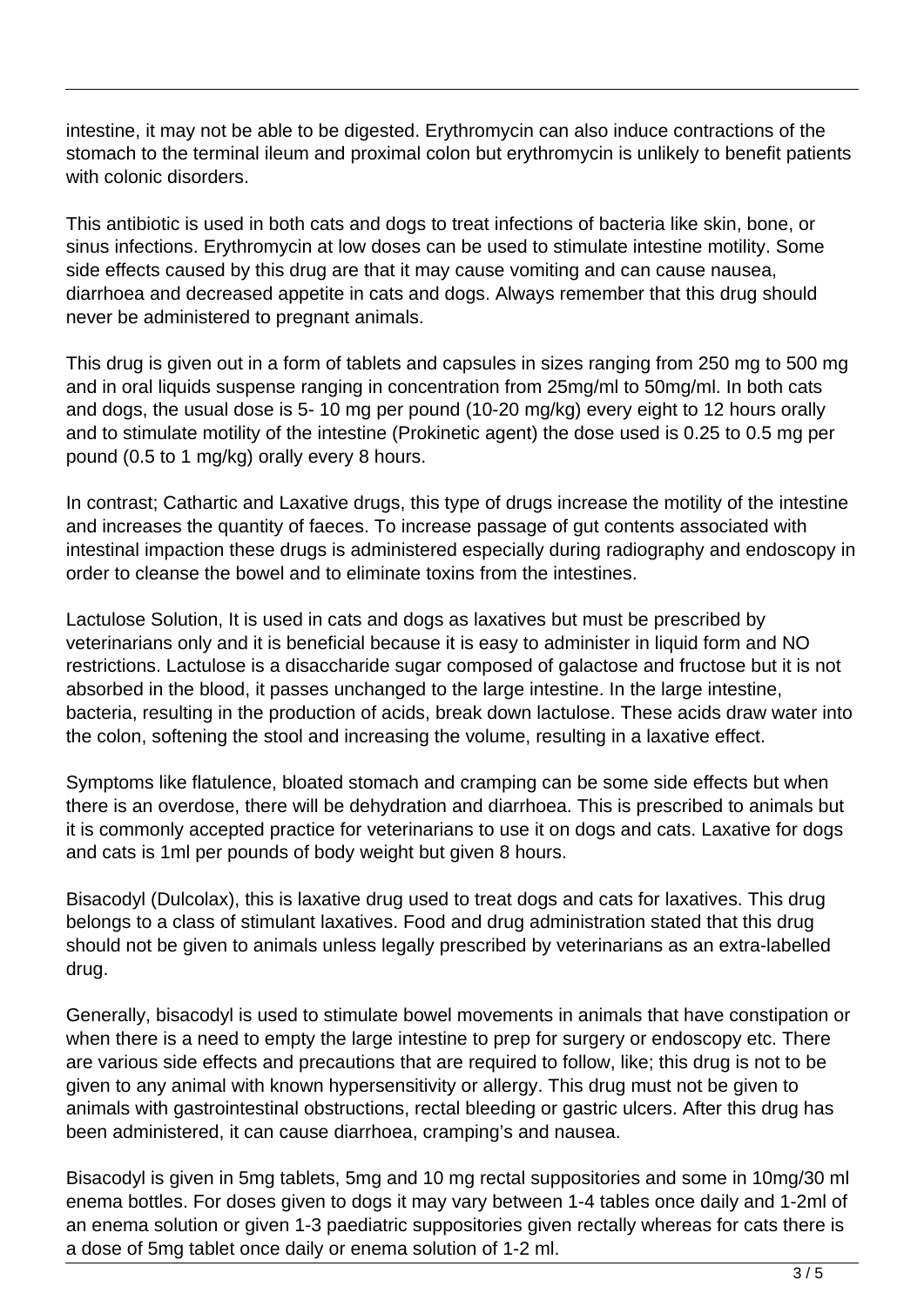Finally; Anthelmintic Drugs, This drug helps in the removal of parasitic worms that may have infested the digestive tract. These drugs have a broader spectrum of activities against mature and immature parasites, easy administration, and wide margin of safety and inhibit reinfection for extended periods. Some important drugs used for cats and dogs are as follows:

Mebendazole, This broad-spectrum antiparasitic active ingredient is used in both livestock and mammals against internal parasites like roundworms and tapeworms. This drugs targets parasitic worms such as nematode and taenia species. This drug is given to animals in a form of drenches and tablets. This drug is orally administered 20mg/kg of mebendazole for 3 consecutive days where in dogs up to 5kg of weight with 1 tablet daily, for 3 to 5 consecutive days and cats will be administering 1 tablet daily, for 3to 5 consecutive days. Certain side effects would include bloody diarrhoea, vomiting jaundice, loss of appetite and depression but if there is an overdose, this can cause liver toxicity.

Febendazole, this drug can only be prescribed by veterinarians to treat internal parasites such as roundworms, whipworms, hookworms and tapeworms in order to be used on dogs and cats. Febendazole interrupts the cellular transport and metabolism of parasites; they help in dimishing energy reserves and limit their ability to eliminate waste.

Febendazole may result in some side effects like diarrhoea, loss of appetite and lethargy and this may react negatively towards praziquantel and dexamethasone. Always be cautious in administering this drug especially with liver diseased animals and never give this drug to any pregnant animals. This drug is given in a form of granules, suspensions and pastes where in cats and dogs, 25mg per pound (50mg/kg) daily for 3 consecutive days.

In Conclusion, gastrointestinal disease is extremely common in veterinary medicine. There is a wide range of presentations and a wide variety of symptomatic treatments and are there various ways and techniques to carry out this drugs with its exact dosages and administration considering certain factors like the animals weight , type of species it is from, hypersensitivity and it allergies. The drugs that are being mentioned above are only focused on dogs and cats and its specific prescription and requirements.

## **Reference**

- 1. Drug used to treat digestive disorders https://www.merckvetmanual.com/special-pettopics/drugs-and-vaccines/drugs-used-to-treat-digestive-disorders
- 2. Drugs to Control or Stimulate Vomiting (Monogastric) https://www.msdvetmanual.com/p harmacology/systemic-pharmacotherapeutics-of-the-digestive-system/drugs-to-controlor-stimulate-vomiting-monogastric ....7 effective emetics and how to use them … http://veterinaryteam.dvm360.com/7-effective-emetics-and-how-use-them Pharmacologic control of vomiting (Proceedings) http://veterinarycalendar.dvm360.com/pharmacologic-control-vomiting-proceedings
- 3. Drugs Affecting Appetite (Monogastric) https://www.msdvetmanual.com/pharmacology/s ystemic-pharmacotherapeutics-of-the-digestive-system/drugs-affecting-appetitemonogastric
- 4. Gastrointestinal Prokinetic Drugs (Monogastric) https://www.msdvetmanual.com/pharma cology/systemic-pharmacotherapeutics-of-the-digestive-system/gastrointestinalprokinetic-drugs-monogastric